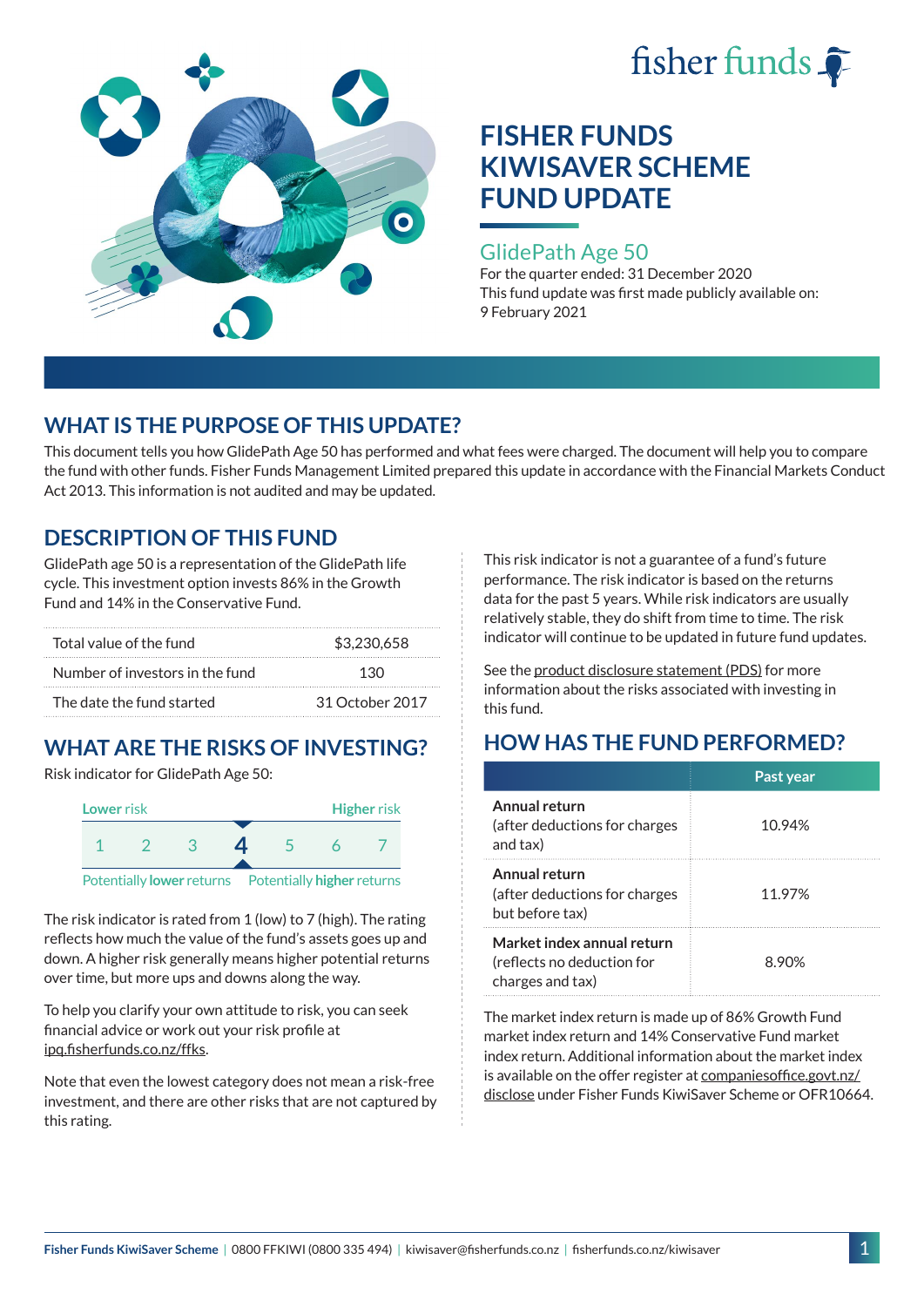## **ANNUAL RETURN GRAPH**



This shows the return after fund charges and tax for each year ending 31 March since the fund started. The last bar shows the average annual return since the fund started, up to 31 December 2020.

**Important:** This does not tell you how the fund will perform in the future.

Returns in this update are after tax at the highest prescribed investor rate (PIR) of tax for an individual New Zealand resident. Your tax may be lower. The market index return reflects no deduction for charges and tax.

### **WHAT FEES ARE INVESTORS CHARGED?**

Investors in GlidePath Age 50 are charged fund charges that include GST. In the year to 31 March 2020 these were:

|                                                       | % of net asset value   |  |
|-------------------------------------------------------|------------------------|--|
| <b>Total fund charges</b>                             | 1.19%                  |  |
| Which are made up of:                                 |                        |  |
| <b>Total management and</b><br>administration charges | 1.02%                  |  |
| Inding:                                               |                        |  |
| Manager's basic fee                                   | 0.95%                  |  |
| Other management and<br>administration charges        | 0.07%                  |  |
| Total performance-based fees <sup>1</sup>             | 0.17%                  |  |
| <b>Other charges:</b>                                 | \$ amount per investor |  |
| Annual account fee                                    |                        |  |

\* The account fee reduced from \$3 per month (\$36 per annum) to \$1.95 per month (\$23.40 per annum) on 1 July 2020.

Small differences in fees and charges can have a big impact on your investment over the long term.

### **EXAMPLE OF HOW THIS APPLIES TO AN INVESTOR**

Sarah had \$10,000 in the fund at the start of the year and did not make any further contributions. At the end of the year, Sarah received a return after fund charges were deducted of \$1,094 (that is 10.94% of her initial \$10,000). Sarah also paid \$36 in other charges. This gives Sarah a total return after tax of \$1,058 for the year.

#### **WHAT DOES THE FUND INVEST IN? Actual investment mix**

This shows the types of assets that the fund invests in.



#### **Target investment mix**

This shows the mix of assets that the fund generally intends to invest in.